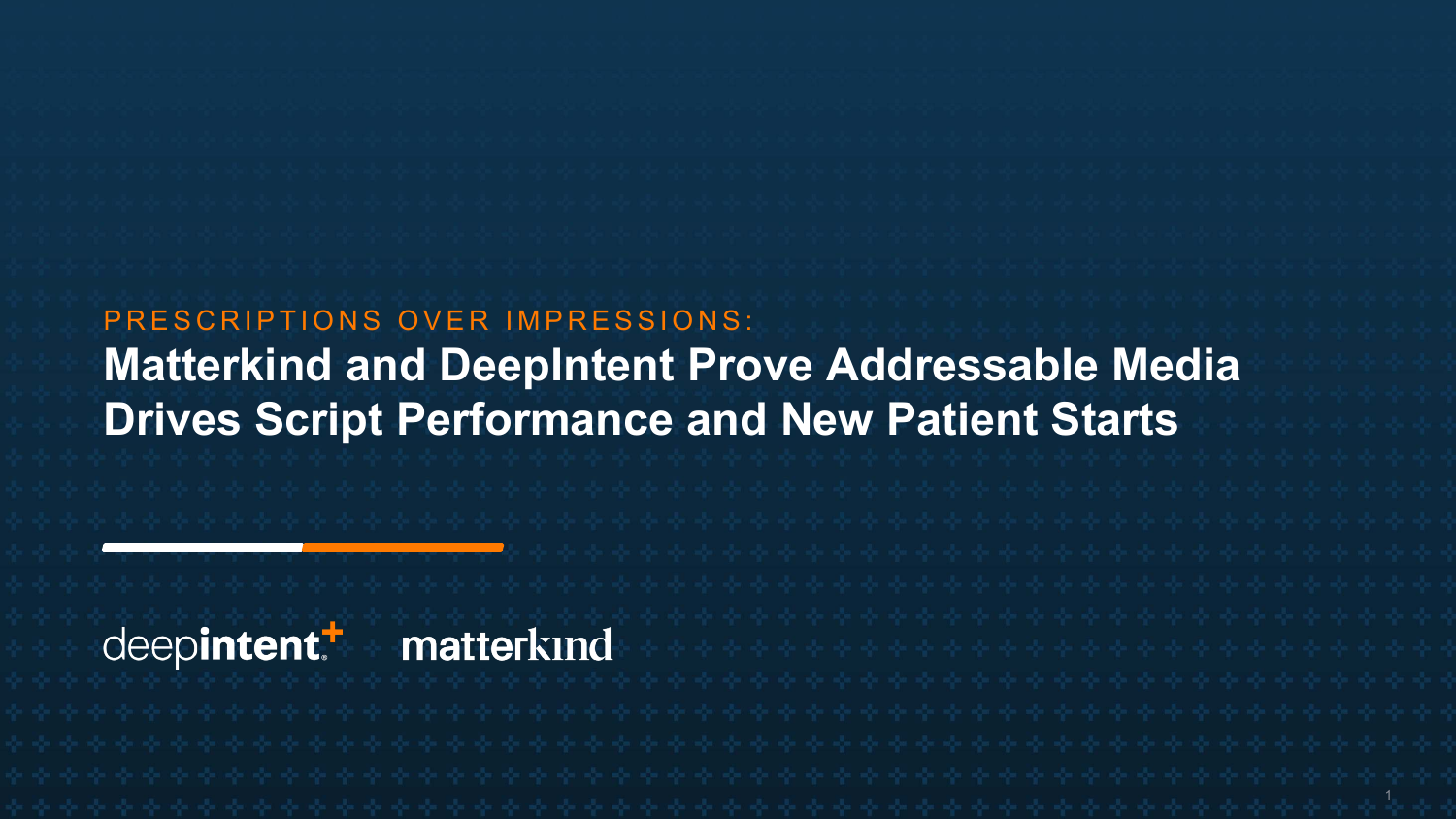#### BUSINESS CHALLENGE

### **Prove Media's Impact on Script Performance**

The pandemic accelerated pharma's adoption of digital media, including data-driven programmatic advertising, which continues to surge in popularity. Programmatic ad spend reached \$99B in 2021, a 39% increase over 2020.<sup>1</sup>

Now, with programmatic strategies in place, backed by substantial media budgets, pharma marketers rightfully seek specialized metrics, measurement, and optimization strategies to power and prove performance.

One such top 10 pharmaceutical company invests significantly in addressable media to support its largest brand: **an antiviral medication used to treat symptoms of an infectious disease.**

As the agency of record for both the provider (HCP) and patient (DTC) sides of the business, Matterkind was committed to maximizing the brand's addressable media investment and proving its efficacy in driving business results: total script performance (TRx) and new patient starts, represented by new-to-brand prescriptions (NBRx).

#### **The big challenge was finding a solution that empowered Matterkind to:**

- + Optimize media directly to script performance
- + Prove addressable media drives business outcomes, as measured by ROI metrics (script metrics)
- + Enable timely, real-time performance insights



1 IAB; Internet Advertising Revenue Report Full Year 2021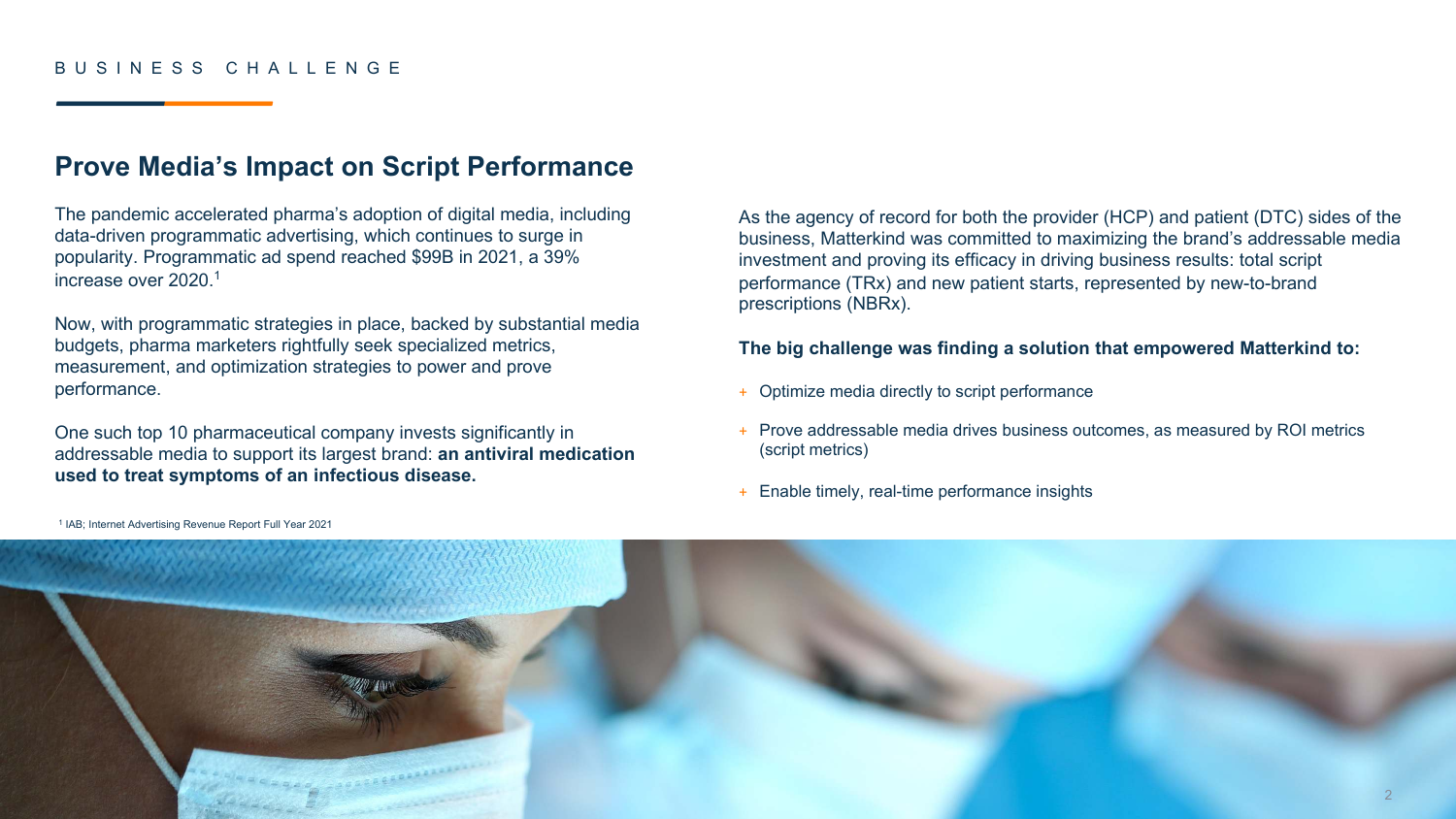#### SOLUTION

## **Measure and Optimize Campaigns Based on Script Performance Metrics**

Matterkind identified DeepIntent as the demand side platform (DSP) capable of addressing their needs.

DeepIntent's healthcare-specialized DSP, along with its patented DeepIntent Outcomes™ technology that links real-world clinical data with impression data, empowered Matterkind to measure and optimize live campaigns based on script performance metrics (TRx, NBRx).

Matterkind collaborated with DeepIntent to execute a multichannel campaign that proved and quantified the efficacy of addressable media in driving script performance and new patient starts.

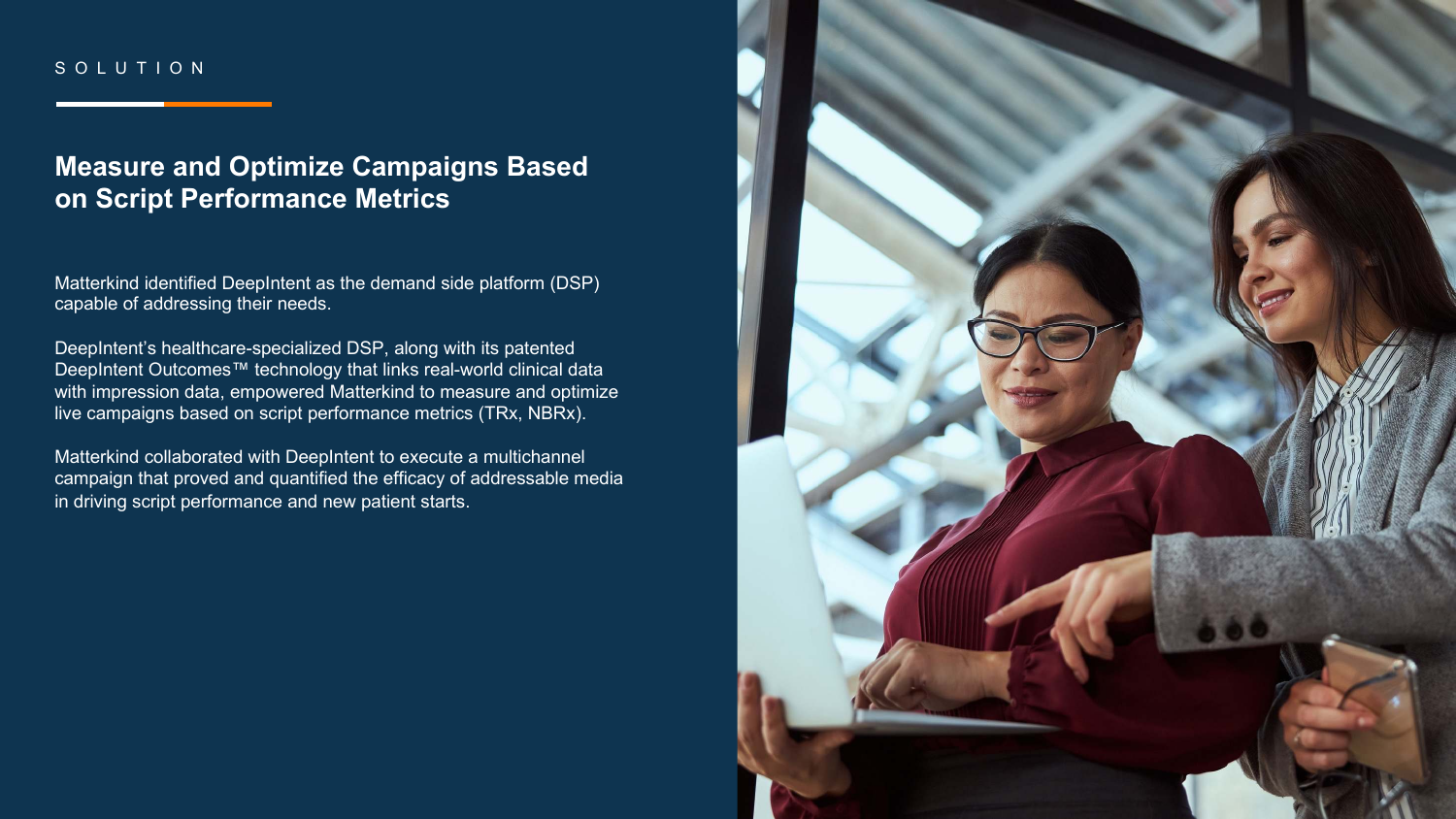## **Campaign and Analysis Overview**

圖

# **Highly-qualified HCP and patient**

**audience segments**

- + Created custom, clinically-relevant HCP and patient audiences based on the industry's most comprehensive healthcare data
- + Onboarded existing patient audiences and NPI target lists to DeepIntent's data agnostic platform

#### **Automatic, real-time optimizations toward script KPIs**

- + Activated a multichannel campaign across CTV, OLV, and display
- + Script performance algorithm optimized media in-flight to improve prescription metrics while reducing cost-per-script

## **PLAN ACTIVATE MEASURE & OPTIMIZE**

 $\frac{1}{\sqrt{2}}$ 

#### **Performance based on script metrics and audience quality**

- + In-flight and post-campaign measurement based on script performance and audience quality (AQ)
- + Custom analysis to inform and optimize future campaigns, that quantified the impact of:
	- + HCP and patient media on new patient starts
	- Multichannel exposures on script performance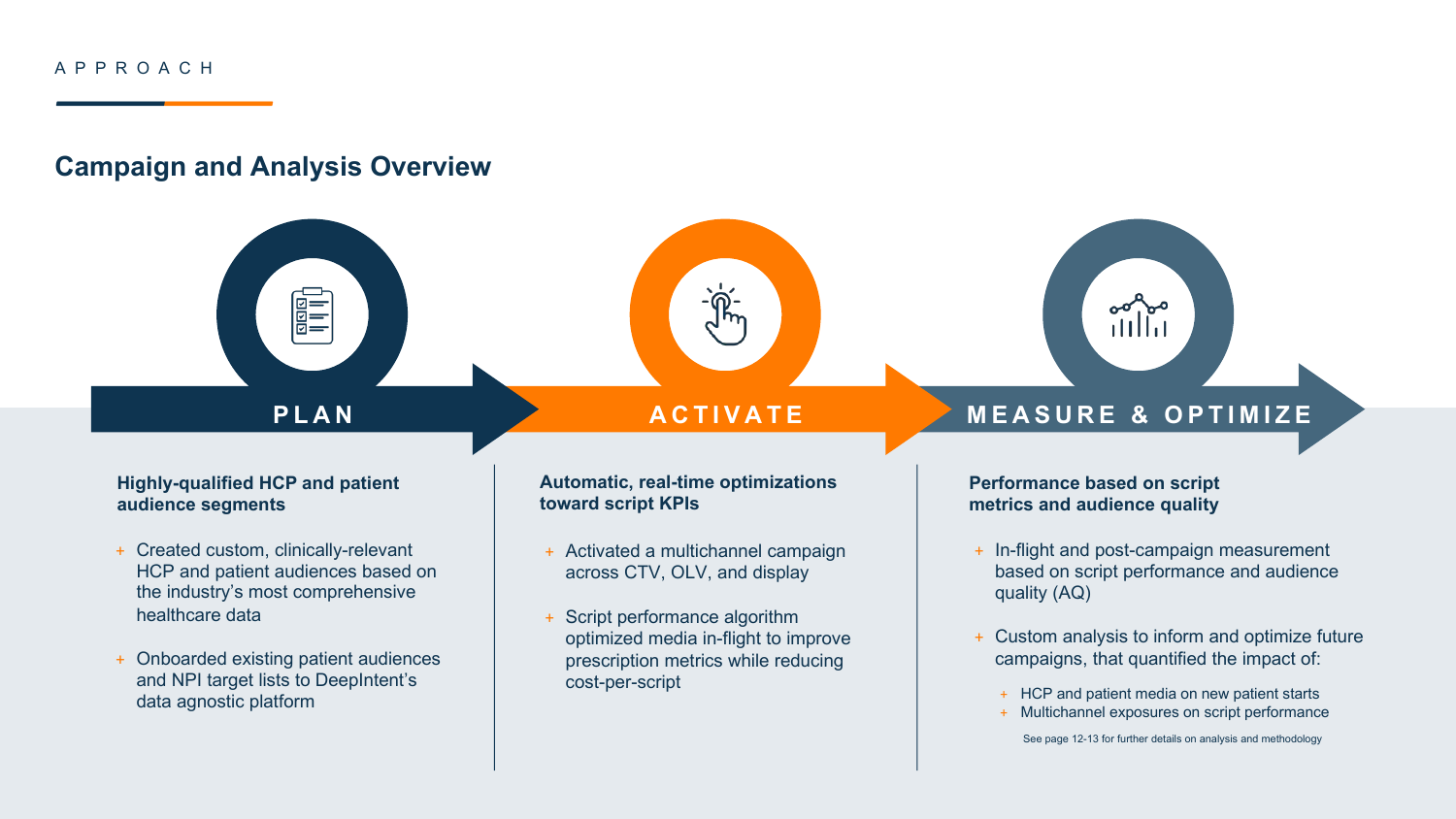## **Real-time Script Performance Optimizations Drive New Patient Starts**

#### **HCPs wrote more scripts for the brand**

- + HCP-targeted media and real-time script optimizations improved providers' prescribing rate (NBRx)
- + The campaign improved HCP reach and awareness, and thus share of scripts written for the brand increased by 10% following campaign exposure

**The historic pharma reports take two weeks to six months. With Outcomes, it's the next day. That's really allowed us to optimize and perform a lot better."**

ADAM THOMAS VP OF ADDRESSABLE STRATEGY MATTERKIND



#### **THE CAMPAIGN IMPROVED PROVIDERS' PRESCRIBING RATE FOR THE DRUG VS. COMPETITIVE BRANDS**

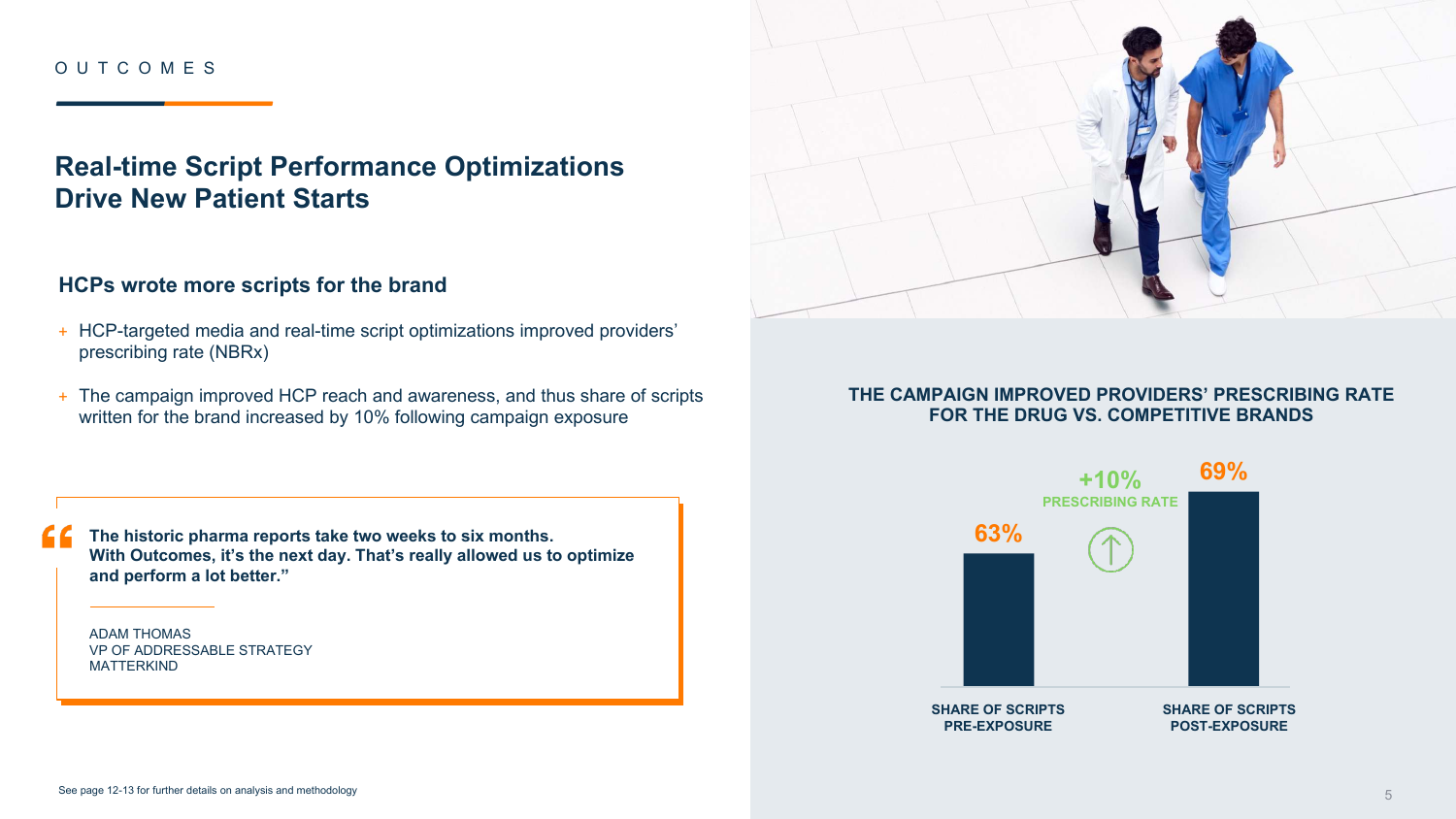## **Real-time Script Performance Optimizations Drive New Patient Starts**

#### **Patients filled scripts at a higher rate**

+ Advanced audience modeling and real-time script optimization drove faster, more precise reach to predicted, clinically-relevant audiences



**DeepIntent's patented Patient Modeled Audiences technology determines the correlation between demographics and disease to create precise, campaign-specific modeled audiences in a privacy-safe way**

- + Those exposed to the brand's ads were 1.5X more likely to be clinically-relevant patients than those not exposed, and 225% more likely to start a new prescription with the brand
- + The campaign nearly doubled NBRx performance, driving over 2,400 incremental new-to-brand scripts

#### **ADS REACHED PATIENTS WHO WERE HIGHLY LIKELY TO BE CONDITION SUFFERERS AND GET ON SCRIPT WITH THE BRAND**



**1.5X higher audience quality**



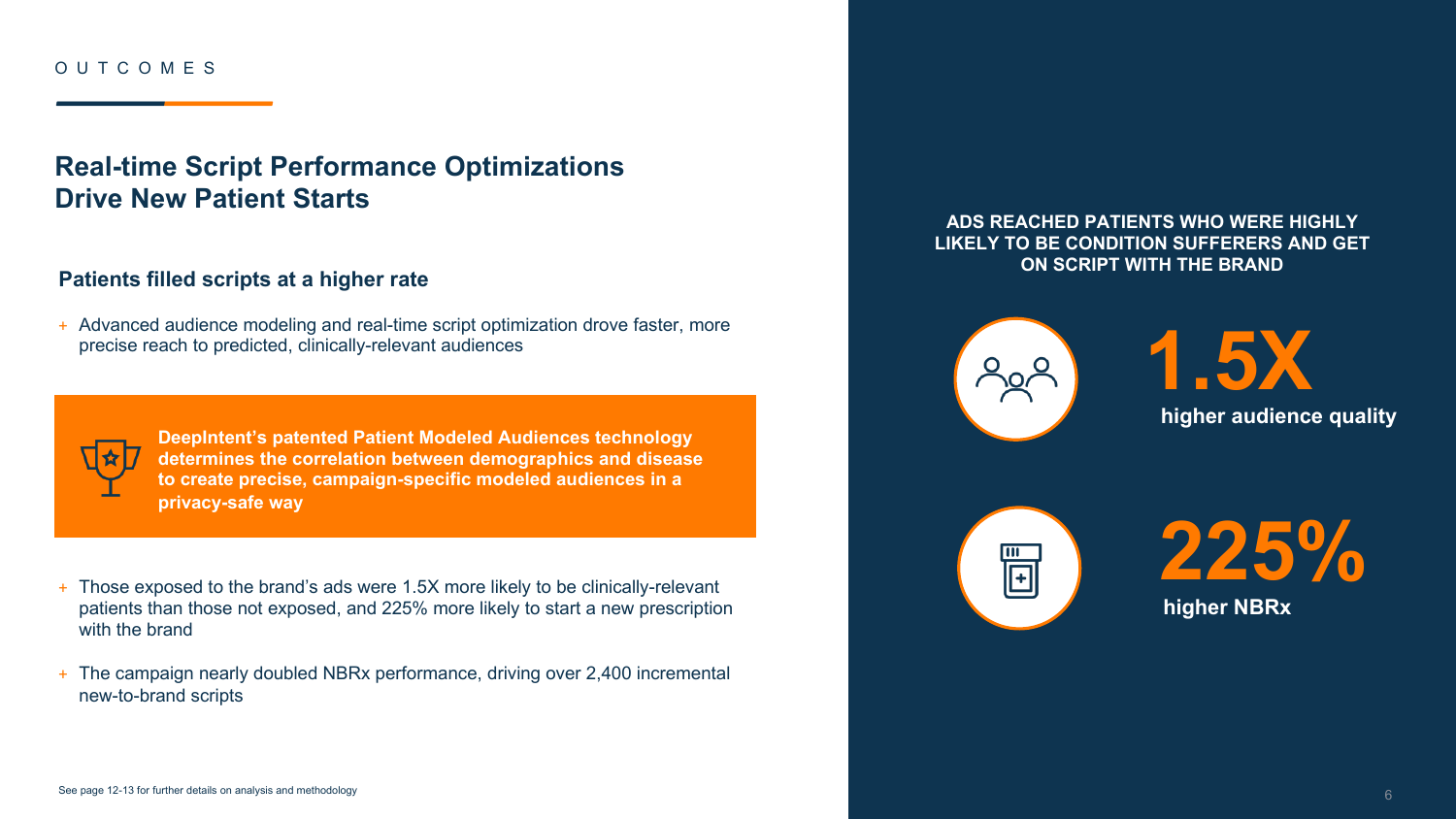## **Real-time Script Performance Optimizations Drive New Patient Starts**

### **DeepIntent Outcomes optimizations improved verified patient reach for all campaign audiences**

- + DeepIntent's data agnostic platform accepts all audiences so marketers can leverage our patented optimization engine for all media activity
- + Real-time script optimization maximized the verified patient reach for all segments, including custom Patient Modeled Audiences and third-party segments onboarded from industry-leading data providers
- $+$  Segments delivered 12 865% greater audience quality when compared to the disease prevalence for the U.S. population

**The correlation was essentially 1:1 between our client's reporting platform and the metrics we saw in DeepIntent's platform in real-time."**

ADAM THOMAS VP OF ADDRESSABLE STRATEGY MATTERKIND

#### **AUDIENCE QUALITY FOR EACH SEGMENT EXCEEDED THE PREVALENCE RATE FOR THE CONDITION**



**PATIENT AUDIENCE SEGMENTS**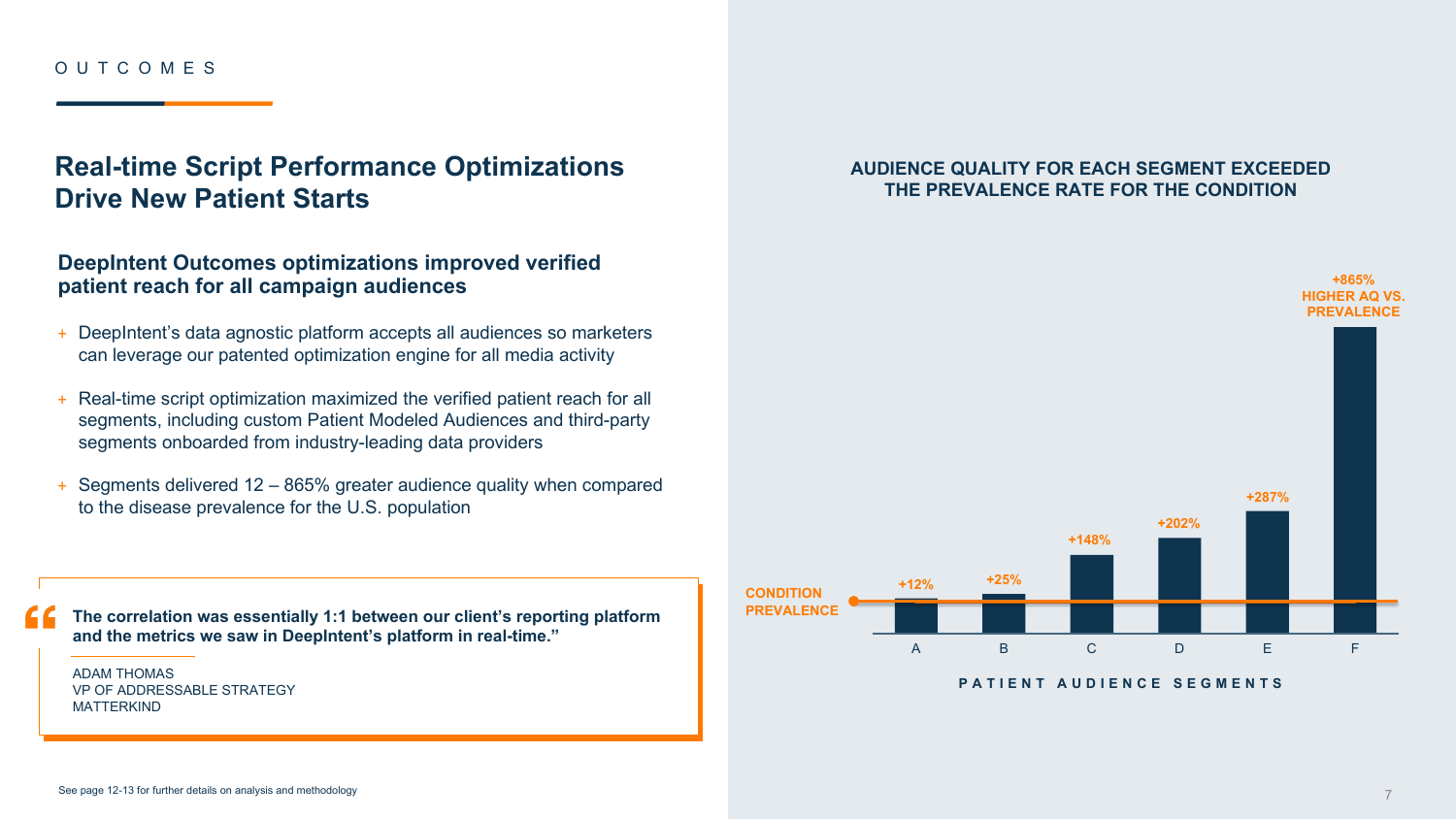## **Algorithms Maximize ROI by Minimizing the Cost-per-script**

#### **Real-time, value-based bidding drove highly efficient new patient starts**

- + AI-powered machine learning algorithms accelerated script performance while reducing cost
- + DeepIntent's algorithms identify high-value HCP and patient bids and auto-adjusts bidding to win those priority impressions at the lowest possible cost-per-NBRx
- + Scripts grew 12.1X over the attributed campaign period, while cost-per-NBRx decreased by 60%



#### **SCRIPT PERFORMANCE ALGORITHMS MAXIMIZE CLINICALLY-RELEVANT REACH AT THE LOWEST POSSIBLE COST-PER-SCRIPT**



© 2022 DeepIntent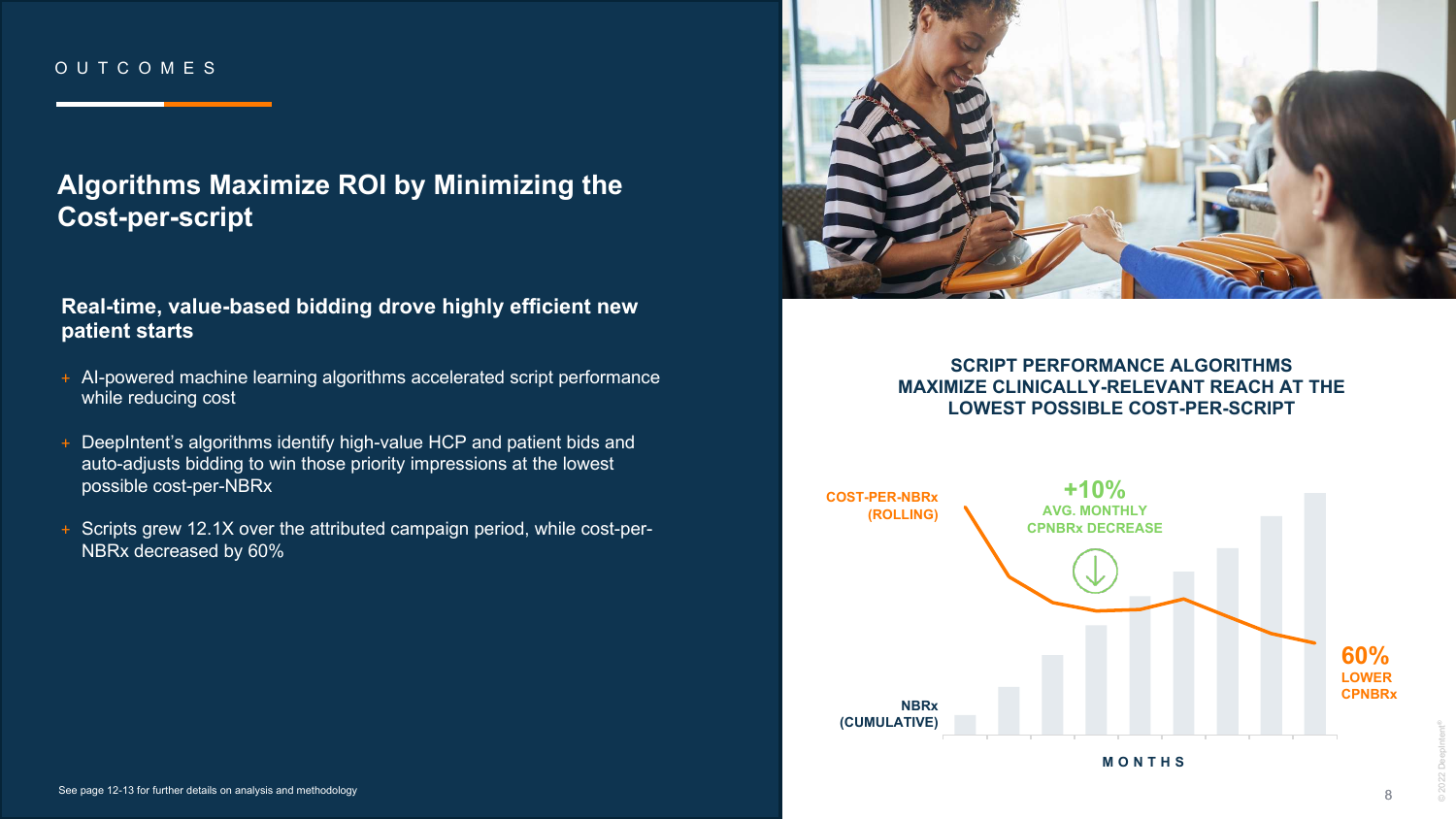## **Connected TV Helps Patients Make Informed Health Decisions**

#### **CTV drove new patient starts**

- + Because of its digital quality, CTV can be planned, activated, measured and optimized with the data-driven precision of other digital channels
- + With DeepIntent Outcomes, Matterkind was able to prove CTV's value and quantify its impact based on script performance instead of standard front-end metrics, like views and completion rates
- + Media mix analysis revealed that when run in isolation, CTV was twice as effective at driving NBRx than display or OLV

**When we broke the data down further, we found that CTV outperformed the other channels by at least two times. So from a cost-per and script lift perspective – the core metrics that we look at – we know the audience quality is there, and this was a channel that really allowed us to strengthen our current activation."**

ADAM THOMAS VP OF ADDRESSABLE STRATEGY MATTERKIND

#### **CONNECTED TV INFLUENCES PATIENT DECISIONING, NOT JUST TOP-OF-FUNNEL AWARENESS**



**2.5X higher NBRx than display**



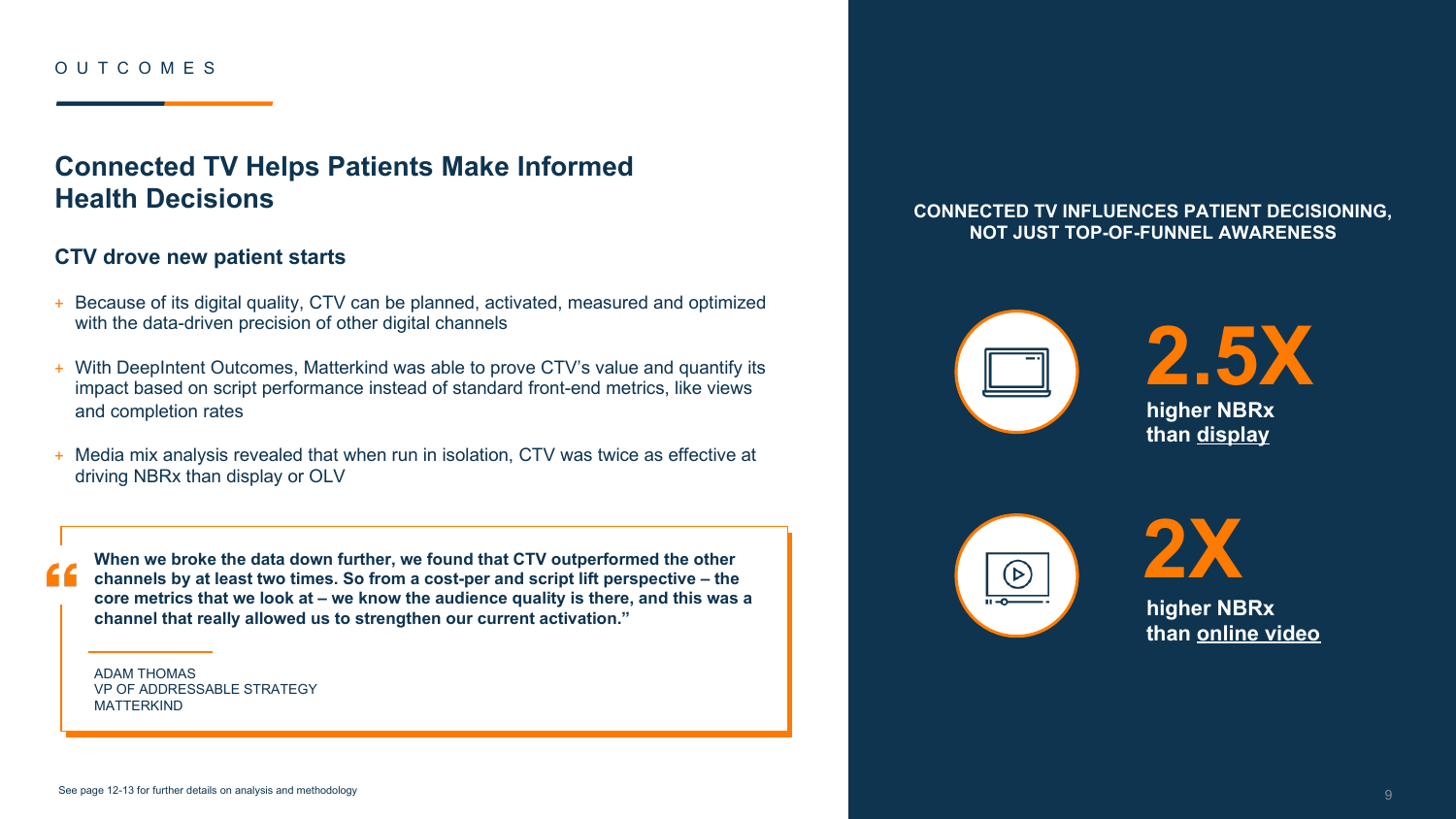## **Connected TV Super Charges the Media Mix**

#### **CTV is highly complementary and proved most valuable as part of a multichannel media mix strategy**

- + NBRx rate increased 2.4 4X when CTV was paired with other singular channels
- + The best results were achieved when all three channels worked together
- + Combined exposure to CTV, OLV, and display drove the greatest performance lift, delivering a 1.5X – 2X greater NBRx rate than two-channel combinations

**The pharma brands who seize the opportunity to lean into CTV, test and learn, and build relationships with innovative partners will be the best positioned to outcompete and outperform their competition."**

CHRIS PAQUETTE FOUNDER & CEO DEEPINTENT

4

#### **NBRx RATE IMPROVES WHEN CTV IS USED IN COMBINATION WITH OTHER CHANNELS**



© 2022 DeepIntent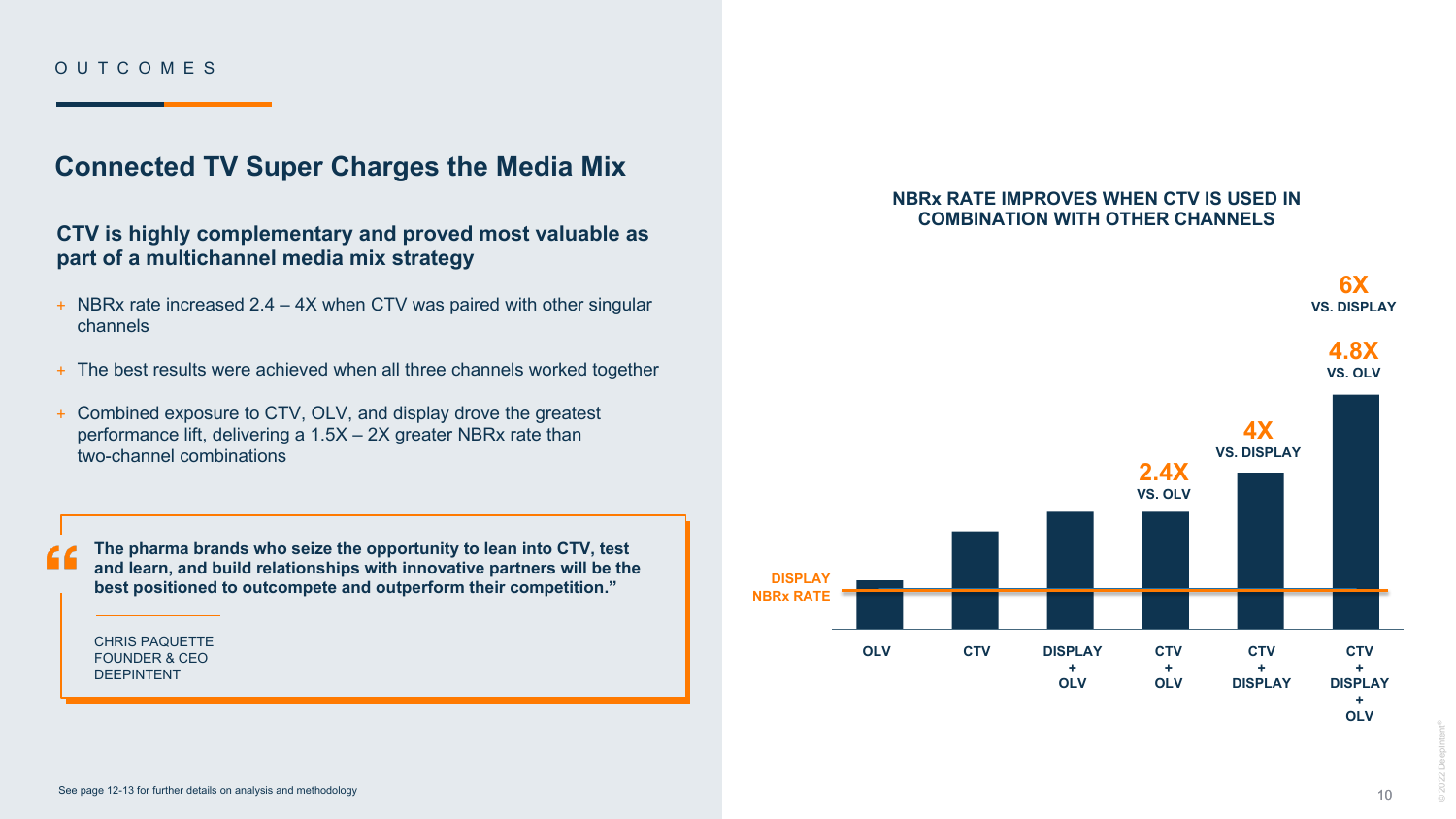#### IN SUMMARY

### **Addressable Media Drives New Patient Starts**

Matterkind and DeepIntent successfully proved and quantified the efficacy of addressable media in driving script performance, most importantly, new patient starts (NBRx).

DeepIntent Outcomes empowered Matterkind to measure and optimize media based on script performance. Script optimization maximized campaign performance and the brand's ROI, and also enabled actionable analytics to inform and optimize future campaigns.

**The best testament I can give you is that we're still running this today and investment levels across the board have increased."**

ADAM THOMAS VP OF ADDRESSABLE STRATEGY MATTERKIND

### **KEY OUTCOMES**



**HCPs' prescribing rate improved by 10%**



**Patients were 1.5X more likely to be clinicallyrelevant and 225% more likely to get on script**



**Script optimization grew scripts (NBRx) by 12.1X while reducing cost-per-script by 60%**



**CTV drove 2 – 2.5X higher NBRx than OLV and display, respectively**



**Combined exposure to CTV, OLV, and display delivered 6X the NBRx rate vs. standalone display**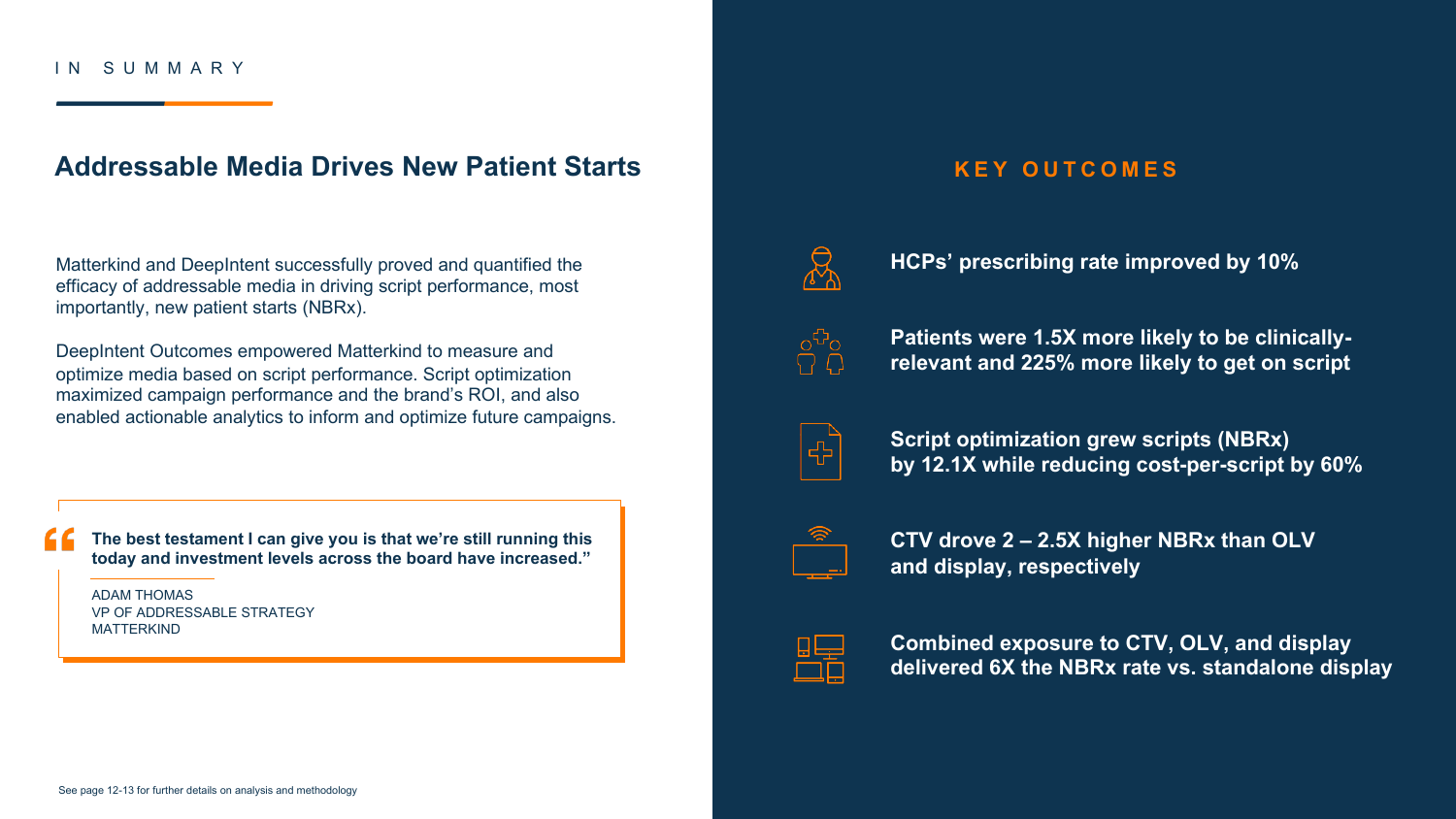#### METHODOLOGY: ANALYSIS OVERVIEW

**The analysis was designed to quantify the impact of the integrated HCP and DTC media campaign in terms of new patient starts and to understand the degree that multiple exposures drives incremental scripts for patients.**

- + Campaigns were measured at the census level, i.e., measured 100% of patients and HCPs exposed within defined measurement periods.
- + The patient Audience Quality (AQ) and NBRx conversion lift analyses outline the impact of DI marketing by utilizing test/control methodology to measure campaign-exposed patient performance against a similar control group of non-exposed patients.
- + Script lift represents the number of projected scripts driven by DI marketing and is calculated as follows:

**Projected Script Lift = Test NBRx Count – (Test Group Size \* Control Conversion Rate)**

- + The HCP campaign compared HCPs' condition-specific prescribing behavior during the campaign measurement period and compared this against prescribing behavior prior to campaign exposure.
- + Cross-channel analysis was performed by segmenting exposed patients by channel exposure to outline NBRx conversion performance.
- + Patient NBRx conversion and HCP share of scripts lift results were statistically significant at 95% confidence level or greater.

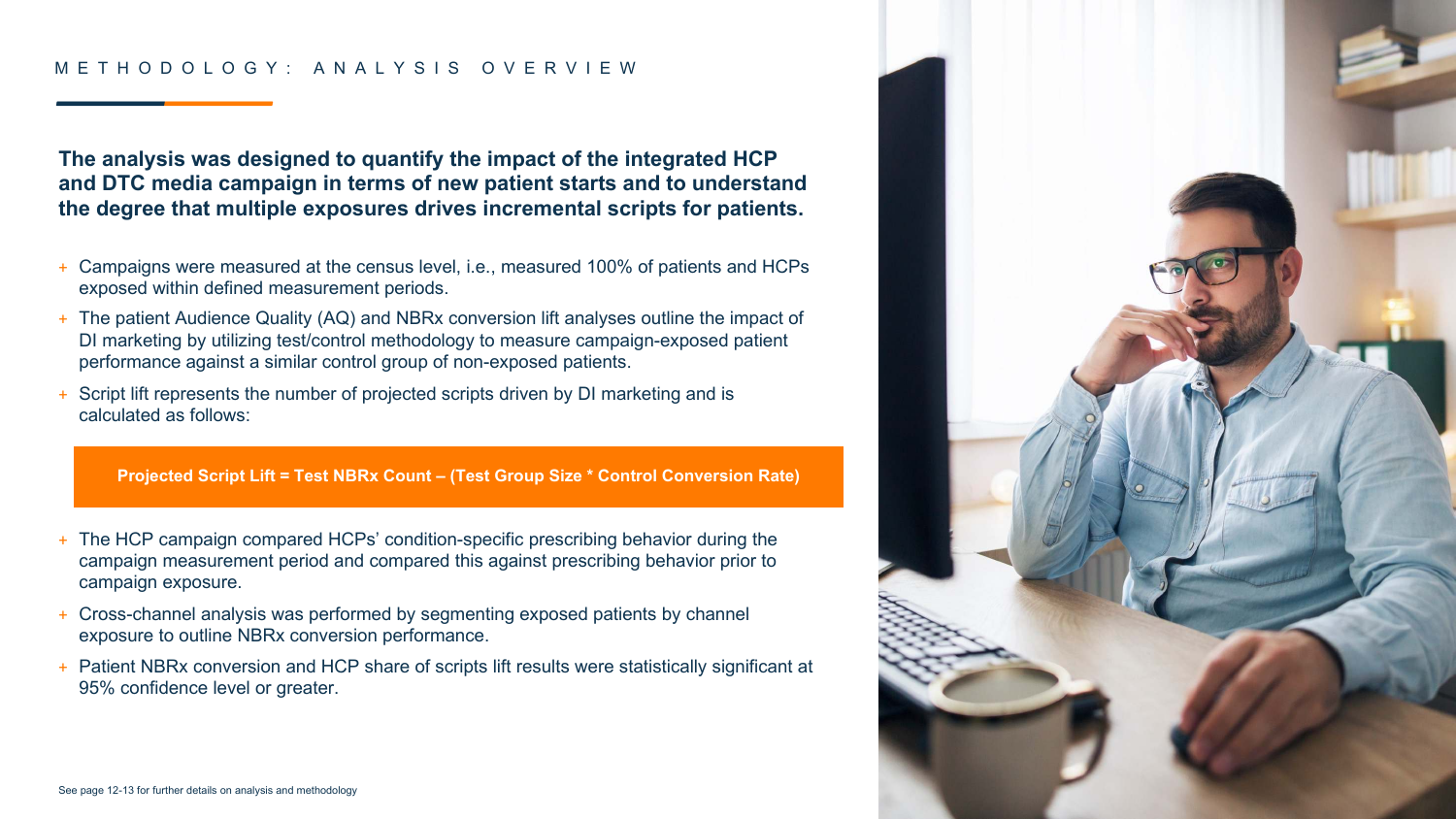#### **Patient Business Rules**

| <b>BUSINESS RULE</b>                                      | <b>TIME PERIOD</b> | DEFINITION/NOTES                                                                                                                   |
|-----------------------------------------------------------|--------------------|------------------------------------------------------------------------------------------------------------------------------------|
| <b>Campaign Measurement Period</b>                        | 5/17/21-11/30/21   | Truncated campaign measurement period in order to allow for full 90-day conversion window.                                         |
| Lookback Period                                           | 90 days            | The time period prior to campaign used to determine if someone exposed is new to therapy.<br>Anchored to exposure date.            |
| <b>Conversion Window</b><br>(a.k.a., Look-forward period) | 12/1/21-2/28/22    | Time period post exposure during which conversions are credited to the campaign.<br>Typical recommendation: 90 days post-campaign. |

### **ADDITIONAL DATA DEFINITIONS**

- + **Patient** is defined as any individual with health data existing within the claims database
- + **Test group** represents patients who were exposed to the brand's media fielded by DeepIntent during the campaign measurement period
- + **Control Group** represents patients who were not exposed to the brand's media fielded by DeepIntent during the campaign measurement period
- + Share of Scripts is the brand's market share represented by brand prescriptions as a % of all treatment scripts written for the specific condition. Calculated as brand scripts among qualified HCPs / scripts of all condition treatments in market basket
- + **HCP Measurement Group** were those healthcare providers active in prescribing treatments for the condition within the campaign measurement period
- + **HCP Pre-Exposure Measurement Period** was a 30-day measurement period directly prior to campaign launch
- + **HCP Post-Exposure Measurement Period** was a 30-day measurement period during campaign flight with additional 30-day conversion window (post-exposure)